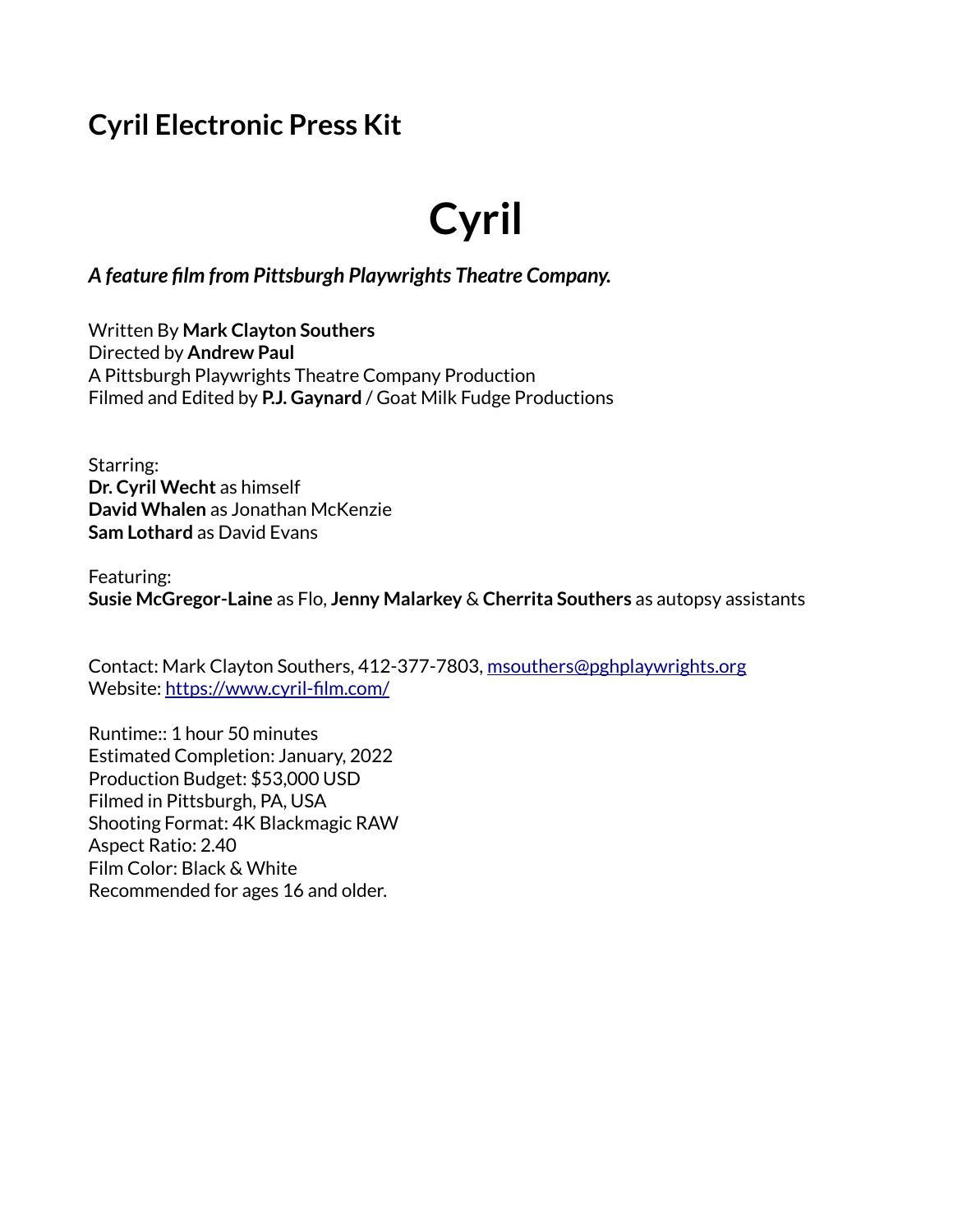## **Synopses**

#### 79 word synopsis:

World-renowned forensic pathologist Dr. Cyril Wecht plays himself in this film, offering detailed and contrarian insights on some of America's most brutal and provocative cases, as he's interviewed for a documentary. As he presents his often-controversial views on cases ranging from the JFK assassination to the OJ Simpson case to JonBenet Ramsey's murder, it's the morning after George Floyd's murder, and behind the camera, long-standing disagreements between the conservative white interviewer and liberal Black cameraman threaten to boil over.

#### 45 word synopsis:

World-renowned forensic pathologist Dr. Cyril Wecht plays himself in this film, offering detailed insights on cases from JFK to OJ to JonBenet. But it's the morning after George Floyd's murder, and behind the scenes, discord simmers between a conservative white interviewer and liberal Black cameraman.

#### 34 word synopsis:

Renowned forensic pathologist Dr. Cyril Wecht expounds on cases from JFK to OJ to JonBenet. But it's just after George Floyd's murder, and discord simmers between his conservative white interviewer and liberal Black cameraman.

## **A note from director Andrew Paul**

CYRIL is a rather unique film. It is a docudrama about the great forensic pathologist Dr. Cyril Wecht but it is also so much more. Around Dr. Wecht's amazing insights and testimony about the JFK assassination, the JonBenet Ramsay murder, the O.J. Simpson trial, and others writer Mark Clayton Southers has crafted a drama that captures the frustration and anger that fuels the Black Lives Matter movement. Set on the day after the George Floyd murder, the film juxtaposes a white interviewer and black cameraman on opposite ends of the political spectrum. They are here to interview Dr. Wecht for a new forensics television network series and tensions run high.

The amazing Dr. Wecht plays himself amidst a cast of seasoned professional actors. Shot during a pandemic by cinematographer P.J. Gaynard and myself in just two weeks and in just two locations, CYRIL is guerrilla film-making at its best and a true labor of love.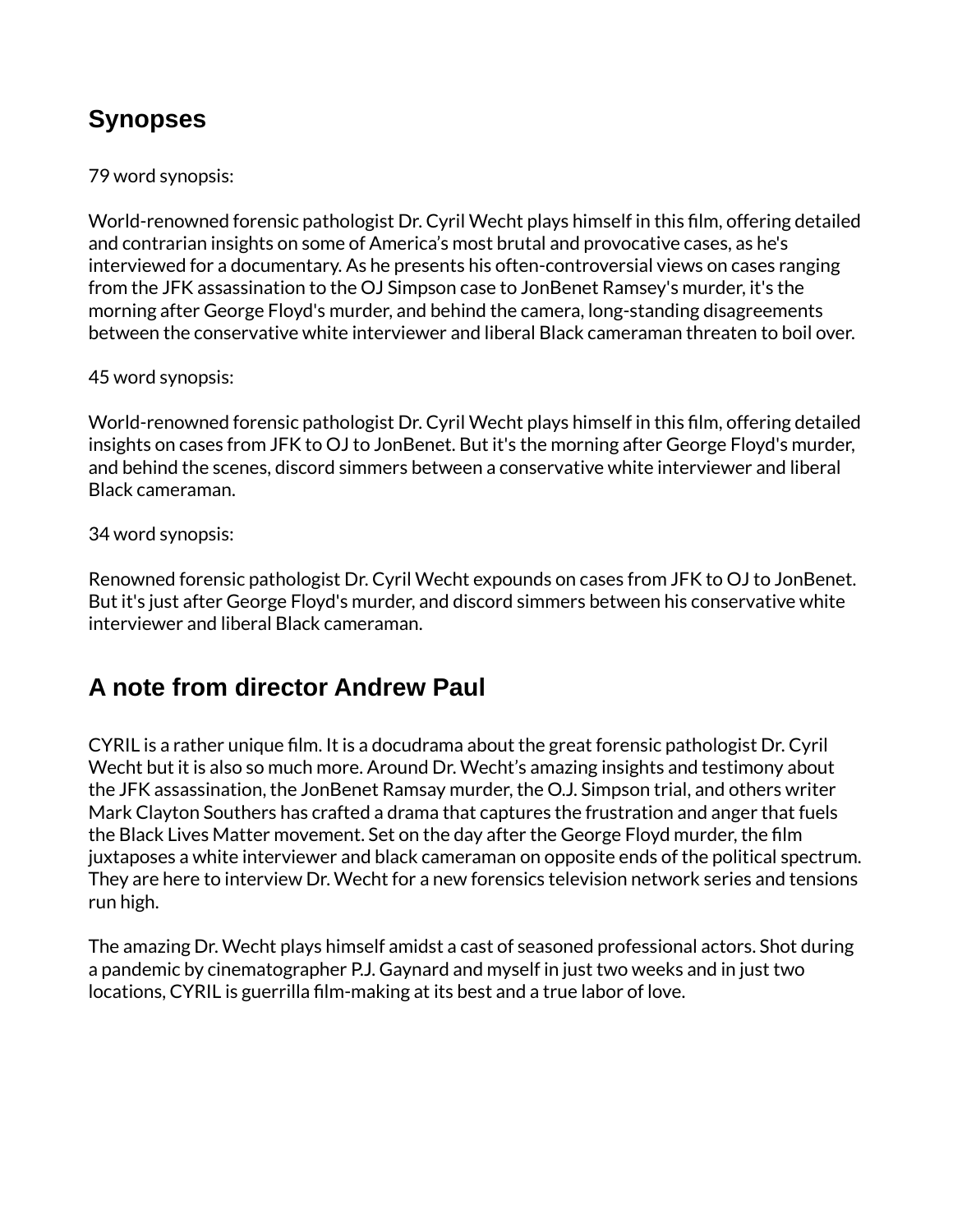## **Biographies**

**Mark Clayton Southers** (screenwriter & producer) and his family reside in Pittsburgh's historic Hill District. He is an award-winning playwright, stage director, scenic designer, photographer and theatrical producer. He is the founder and producing Artistic Director of the Pittsburgh Playwrights Theatre Company where he has produced well over 160 full-length and one-act plays, including August Wilson's complete 10 play Pittsburgh Century Cycle.

His very first play *When the Water Turns Clear* was produced at Chicago's ETA Theater. His second play *Ashes to Africa* was a finalist at the 2001 Dayton Playhouse Future Fest. His third play *Ma Noah* was the recipient of the 2004 Theodore Ward prize at Columbia College, Chicago.

He has written over 20 full-length and one-act plays including the poem play *Angry Black Man Poetry* aka *End Angered Species* which had a successful run at Teatr Śląski in Katowice, Poland in 2009 and *Miss Julie, Clarissa and John* which ran at the 2017 National Black Theatre Festival and also had a three week run in 2017 at Scotland's prestigious Edinburgh Festival Fringe.

His current projects include two plays for his 19th Century Cycle, *Wise Art* & *The Igbo Landing,* as well as *Cyril,* a film about the well-known forensic pathologist Dr. Cyril Wecht.

Mark is a member of the Dramatist Guild of America, and the former Artistic Director of both the August Wilson African-American Cultural Center in Pittsburgh PA and the Short North Stage August Wilson Festival in Columbus Ohio.

**Andrew Paul** (director) – Cyril is Andrew's 1st feature film. He is the founder and producing director of Kinetic Theatre Company in Pittsburgh, PA, where he has directed *Scapino* by Jeffrey Binder after Moliere, *The Speckled Band* by Sir Arthur Conan Doyle, *An Octoroon* by Branden Jacobs-Jenkins, *The Father* by Florian Zeller, *The Liar* by David Ives after Corneille, *The Christians* by Lucas Hnath, *Three Days in the Country* by Patrick Marber after Turgenev (US Premiere), *Love, Love, Love* (US Regional premiere), *Cock* by Mike Bartlett, *Romance* by David Mamet, and Strindberg's *The Dance of Death* (in a new version by Conor McPherson).

He previously co-founded the acclaimed Pittsburgh Irish & Classical Theatre (PICT) and served as the company's producing artistic director from 1996 to 2013. Under his leadership, PICT produced more than a hundred plays, festivals devoted to the plays of Samuel Beckett, John Millington Synge, Harold Pinter, and Anton Chekhov, and two successful international tours. In 2008, he directed and collaborated with David Hare on the non-English language premier of his play *Stuff Happens* at the Slaski Theatre in Katowice, Poland.

In Las Vegas, he directed *The Hound of the Baskervilles* and Richard Greenberg's *Take Me Out* for Nevada Conservatory Theatre and George Brant's *Grounded*, Mike Bartlett's *Love, Love, Love*, and Jeffrey Hatcher's *Holmes and Watson* for Vegas Theatre Company. Andrew's production of *Three Days in the Country* received its West Coast premiere at the Antaeus Theatre (L.A. Times Critics Pick) in 2017.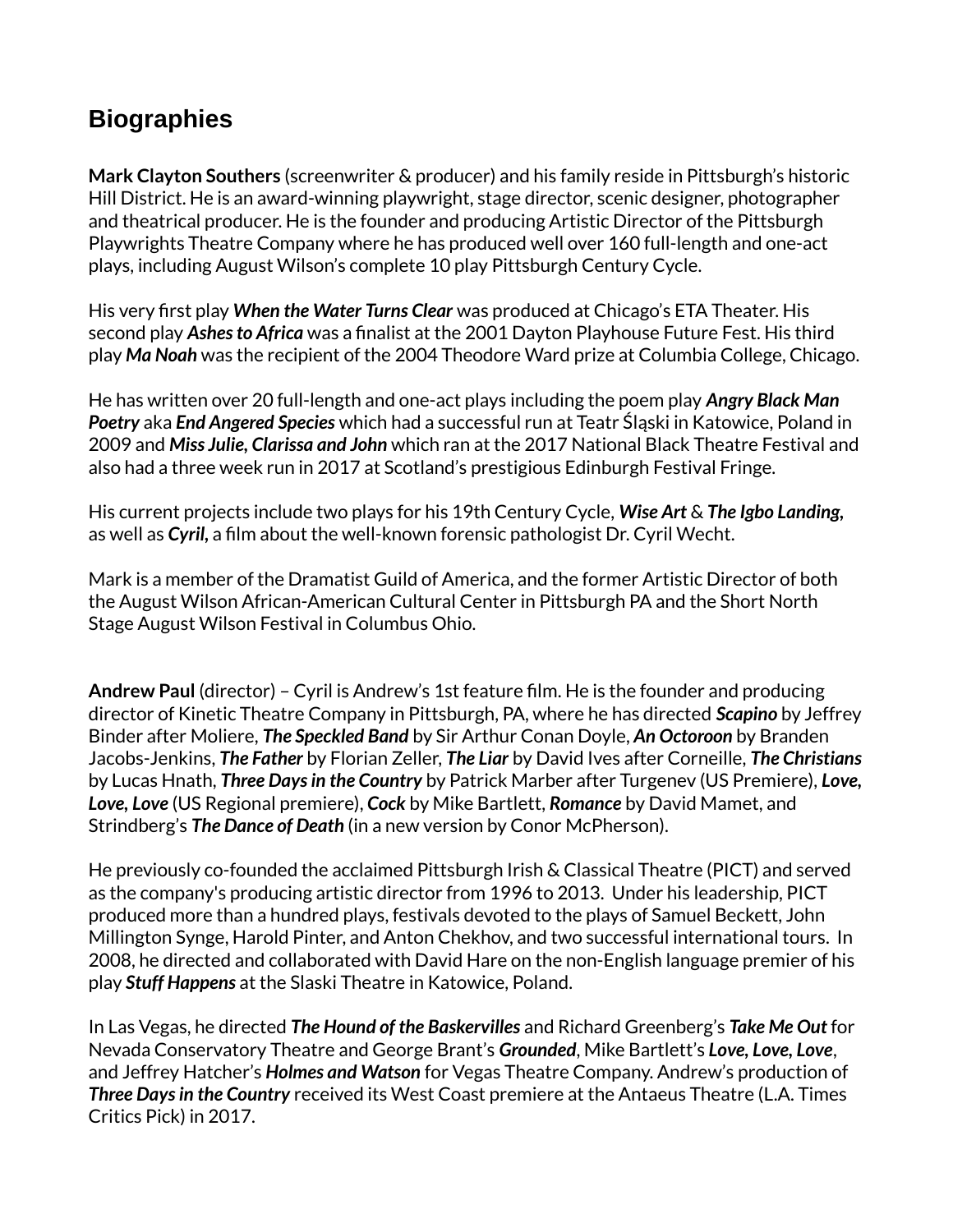He has taught acting at Duquesne University, directing at Carnegie Mellon University, and has served as a panelist for Theatre Communications Group and the Pennsylvania Council on the Arts. In 2010, Andrew was a featured speaker at the World Theatre Conference in Baku, Azerbaijan. He lives in Nevada with his wife, Maria, and children, Cristina and Alex.

**P.J. Gaynard** (cinematographer & editor) is a Pittsburgh-based filmmaker, educator, and showman. He creates material as Goat Milk Fudge Productions, along with help from many other filmmakers.

Starting in 1995, he has lived/worked in Rochester NY, Boston MA, Los Angeles CA, and currently Pittsburgh PA. Along with directing and producing work, PJ is an accomplished director of photography whose work has been displayed internationally in theaters and ondemand. He was ranked #23 in the book, "The Top 100 Indie Filmmakers In The World Part II".

He has a BFA in Film, Video, and Animation from Rochester Institute of Technology and an MA in Humanities/Humanistic Studies from CalState Northridge. He is a member of IBEW 5, IATSE 489, and an honorably withdrawn member of IATSE 728.

From 2016-2020 he was the lead instructor and program coordinator of the Film Technician Program at The Community College of Allegheny County. Lately his work has included a strong bend toward community filmmaking.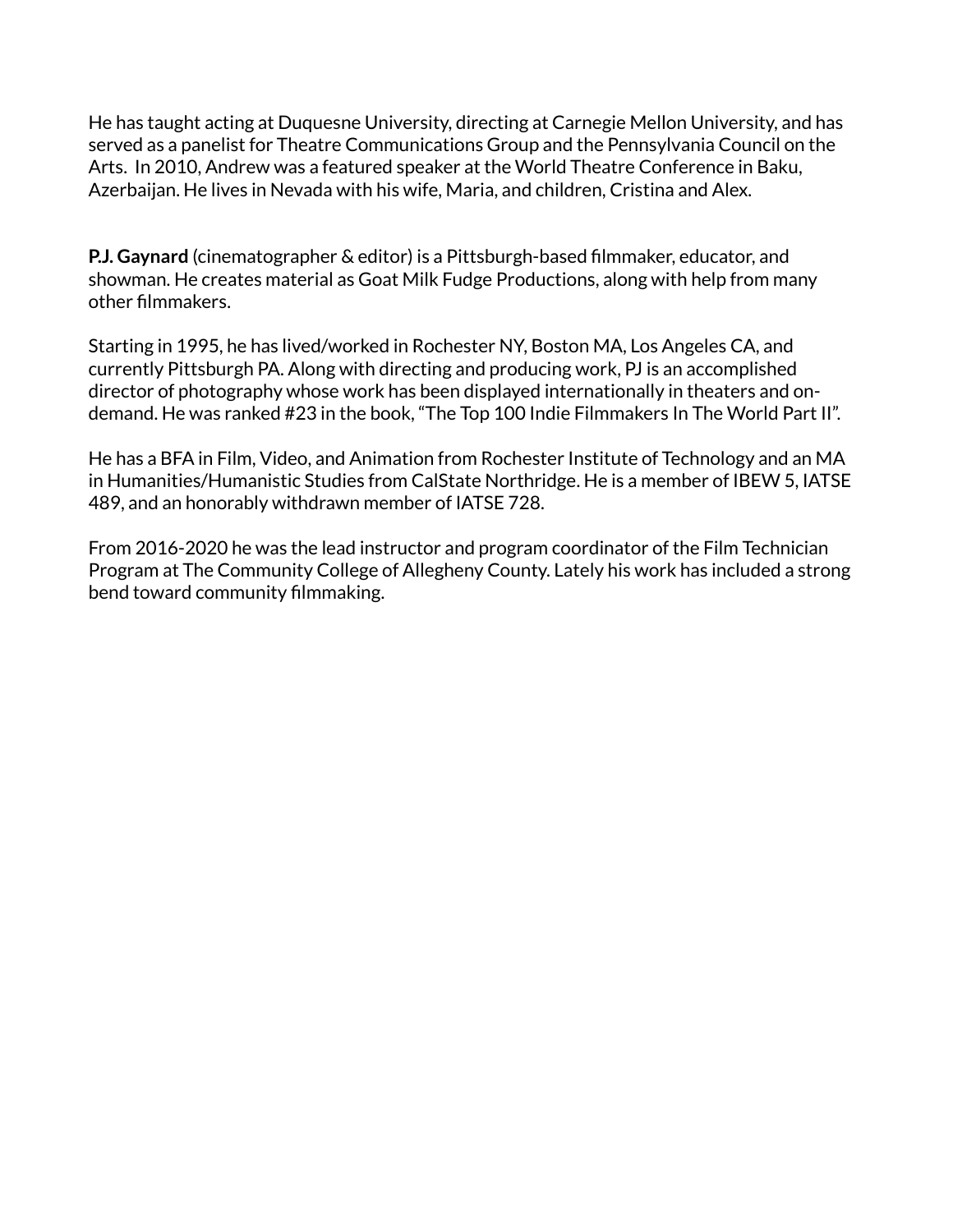#### **Cast Biographies**

**Cyril H. Wecht** (as himself) received his M.D. degree from the University of Pittsburgh and his J.D. Degree from the University of Maryland. He is certified by the American Board of Pathology, the American Board of Disaster Medicine, and the American Board of Legal Medicine.

Dr. Wecht is actively involved as a medical-legal and forensic science consultant, author, and lecturer, and was the elected Coroner of Allegheny County for 20 years. He has performed approximately 21,000 autopsies, and reviewed or been consulted on approximately 40,000 additional post-mortem examinations, including cases in several foreign countries.

Dr. Wecht holds several professorial faculty positions at the University of Pittsburgh, Duquesne and Carlow Universities. He is the author or co-author of more than 620 professional publications, and editor or co-editor of 46 books.

Dr. Wecht has appeared as a frequent guest on numerous national TV and radio shows, discussing famous cases, many of which are discussed in his books, *Cause of Death, Grave Secrets, Who Killed JonBenet Ramsey?, Mortal Evidence, Tales from the Morgue, From Crime Scene to Courtroom, A Question of Murder, Final Exams, The Life and Deaths of Cyril Wecht: Memoirs of America's Most Controversial Forensic Pathologist*.

Technical Consultant: Films: *JFK, Concussion*

**David Whalen** (as Jonathan McKenzie) is thrilled to be a part of *Cyril*. Recently, he played George Washington in the upcoming film *The American Constitution*, and the Secretary of State in *Child Warfare*. Other representative film & TV credits: *The Loudest Voice, American Pastoral, Southpaw, The Last Witch Hunter, The Fault In Our Stars, Jack Reacher, Unsinkable, Checkmate, The First Seal, 61\*, The Christmas Tree, Black Dahlia, My Bloody Valentine, Indictment: The McMartin*  **Trial, Without Warning, Three Rivers, Pensacola, Silk Stalkings, Diagnosis: Murder, among others.** 

He has performed in over 100 theatrical productions across the country, including over a dozen World & American Premieres. Some of the theatres he has worked at include: The Guthrie, Roundabout Theatre, South Coast Rep (10 productions), Alley Theatre, Pittsburgh Public Theater (11 productions), Philadelphia Theatre Company, Center Stage in Baltimore, Arden Theatre, Folger Theatre, Hartford Stage, Everyman Theatre, Roundhouse Theatre, Huntington Theatre, Laguna Playhouse, McCarter Theatre, Syracuse Stage, Repertory Theatre of St. Louis, Cincinnati Playhouse in the park (5 productions), Venice's Biennale Festival, Playmakers Rep, City Theatre Company (7 productions), Kinetic Theatre (9 productions), among others.

Awards: Performer of the Year by the Pittsburgh Post Gazette, nominated and/or received: Kevin Kline, Barrymore, & Helen Hayes Awards. More at [www.davidwhalenactor.net](https://www.davidwhalenactor.net/)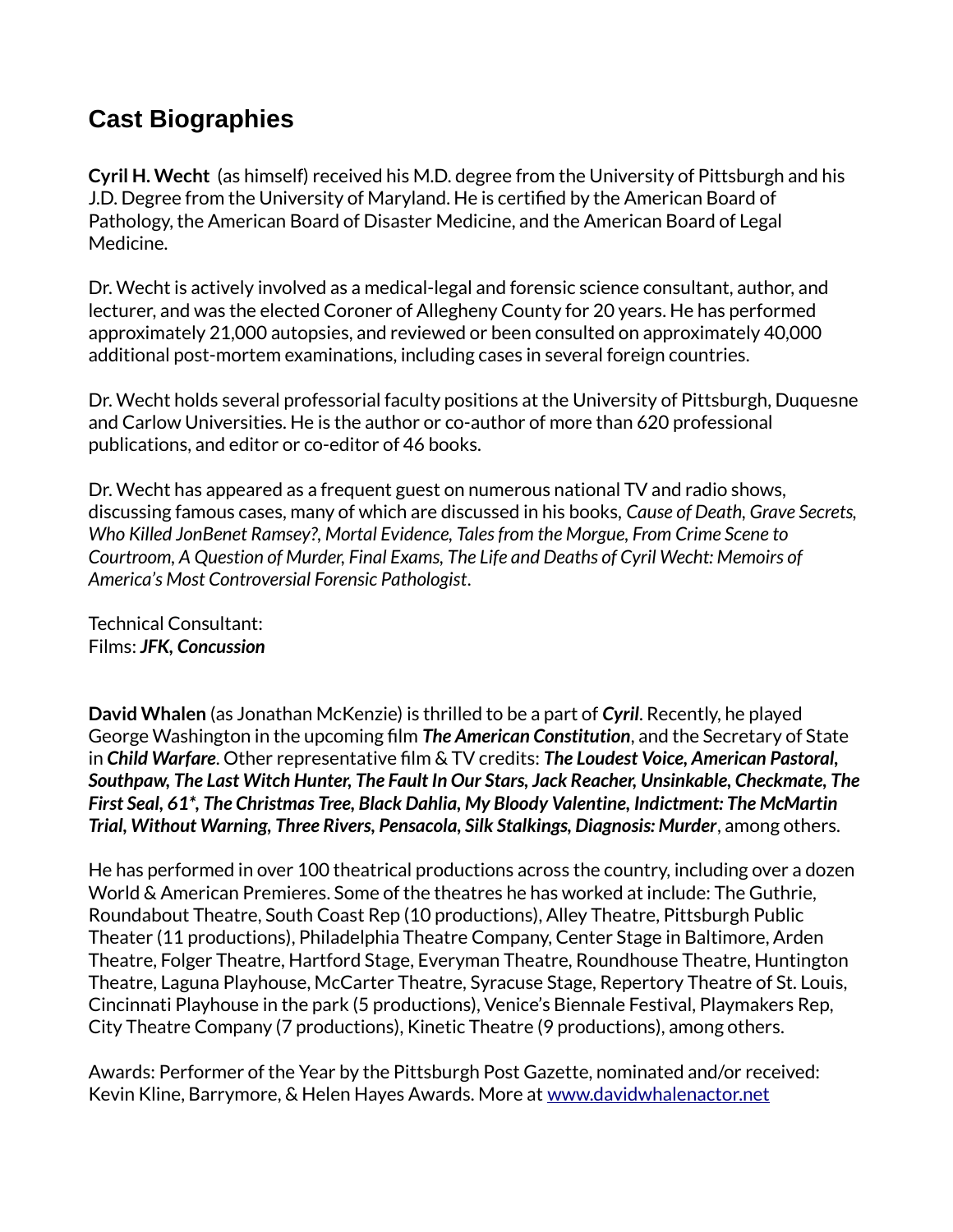**Sam Lothard (**as David Evans) was born in Youngstown Ohio and now resides in Pittsburgh PA. He has written, directed, and performed plays for over ten years, most recently as Dukem in *Savior Samuel*. Some of his favorite acting credits include: August Wilson's *Ma Rainey's Black Bottom* and *King Hedley II*; Dr Maya Angelou's *I Know Why the Caged Bird Sings*; Sherri Lynn's *The Bold and the Sanctified*; as well as *Findings, Lights Out*, and *Hercules Didn't Wade in the Water*, all at Pittsburgh Playwrights Theatre Company; Monteze Freeland's *Kalopsia*; and Dr. Tameka Cage Conley's opera *A Gathering of Sons*.

**Susie McGregor-Laine** (as Flo) has appeared four times on the Pittsburgh Playwrights Theatre stage, most recently as Mother Superior in *Savior Samuel*. Susie started her theatrical career in 1967 with the Hong Kong Stage Club where she lived prior to coming to the USA in 1968. Susie has had the opportunity to work with numerous theatre companies in the area since 1968: Pittsburgh Public Theatre, Pittsburgh Playhouse, Quantum Theatre, Kinetic Theatre, Open Stage, barebones productions, Pittsburgh Irish & Classical Theatre (now PICT Classic Theatre), Little Lake Theatre, Red Masquers Theatre & Apple Hill Playhouse. Susie was awarded the Lifetime Achievement Award for 2014 by Pittsburgh New Works Festival.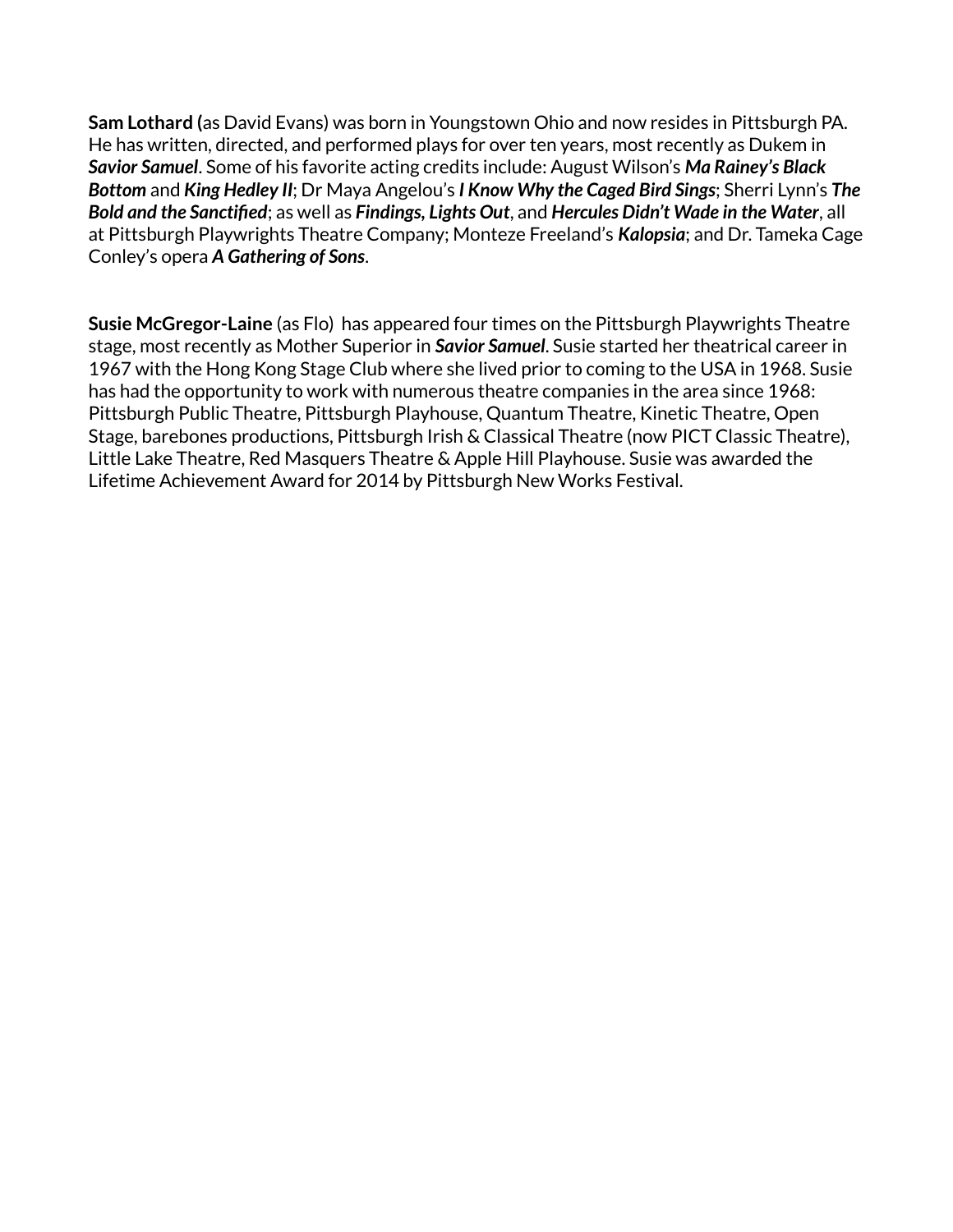#### **Poster**

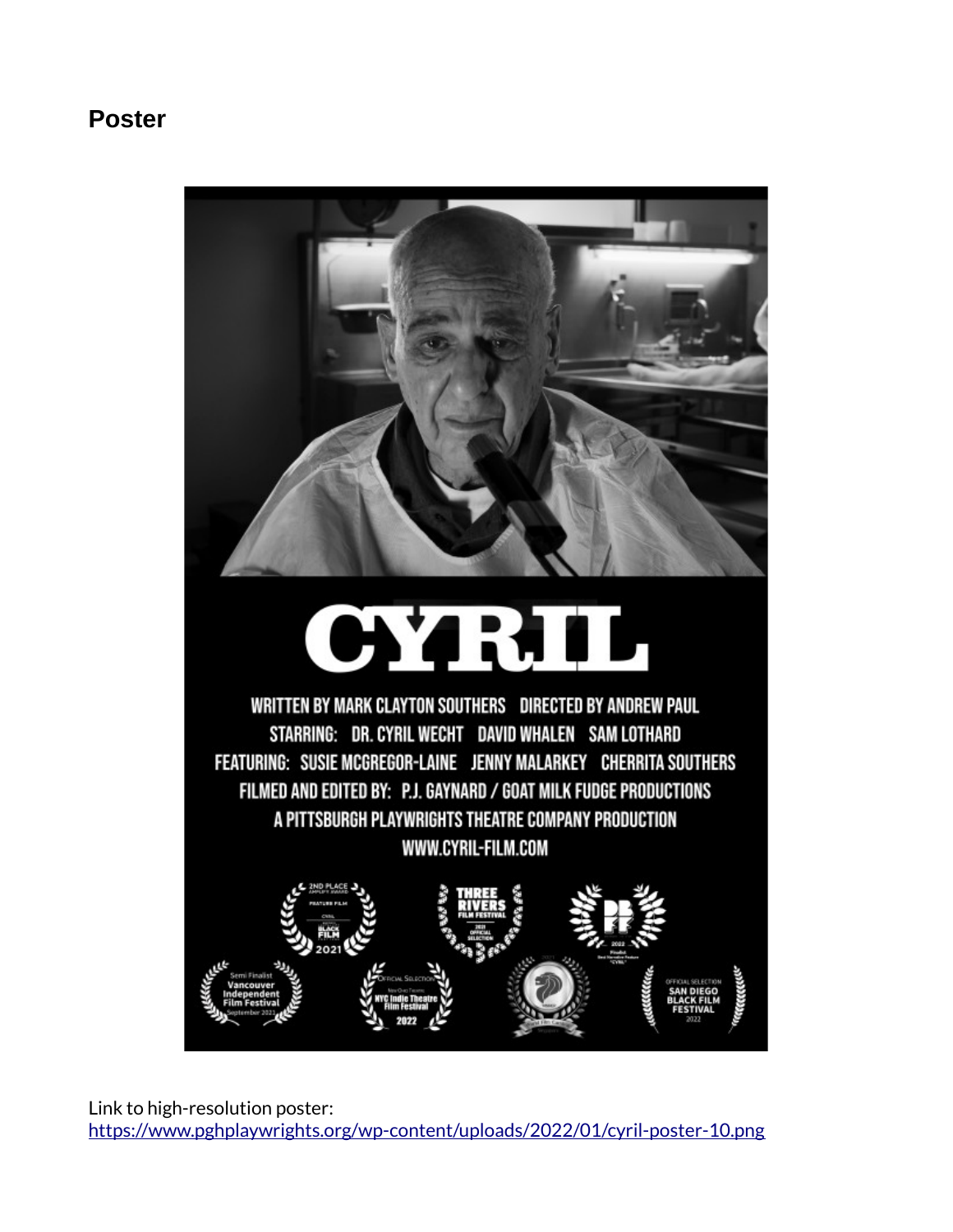## **Cover image – 960x380**



#### Download link:

[https://www.cyril-film.com/wp-content/uploads/2021/12/cyril\\_cover-960x380-1.jpg](https://www.cyril-film.com/wp-content/uploads/2021/12/cyril_cover-960x380-1.jpg)

## **Virtual Festival Image - 1920x1080**



Download link:

[https://www.cyril-film.com/wp-content/uploads/2021/12/virtual-festival-image-1920x1080-](https://www.cyril-film.com/wp-content/uploads/2021/12/virtual-festival-image-1920x1080-1.jpg) [1.jpg](https://www.cyril-film.com/wp-content/uploads/2021/12/virtual-festival-image-1920x1080-1.jpg)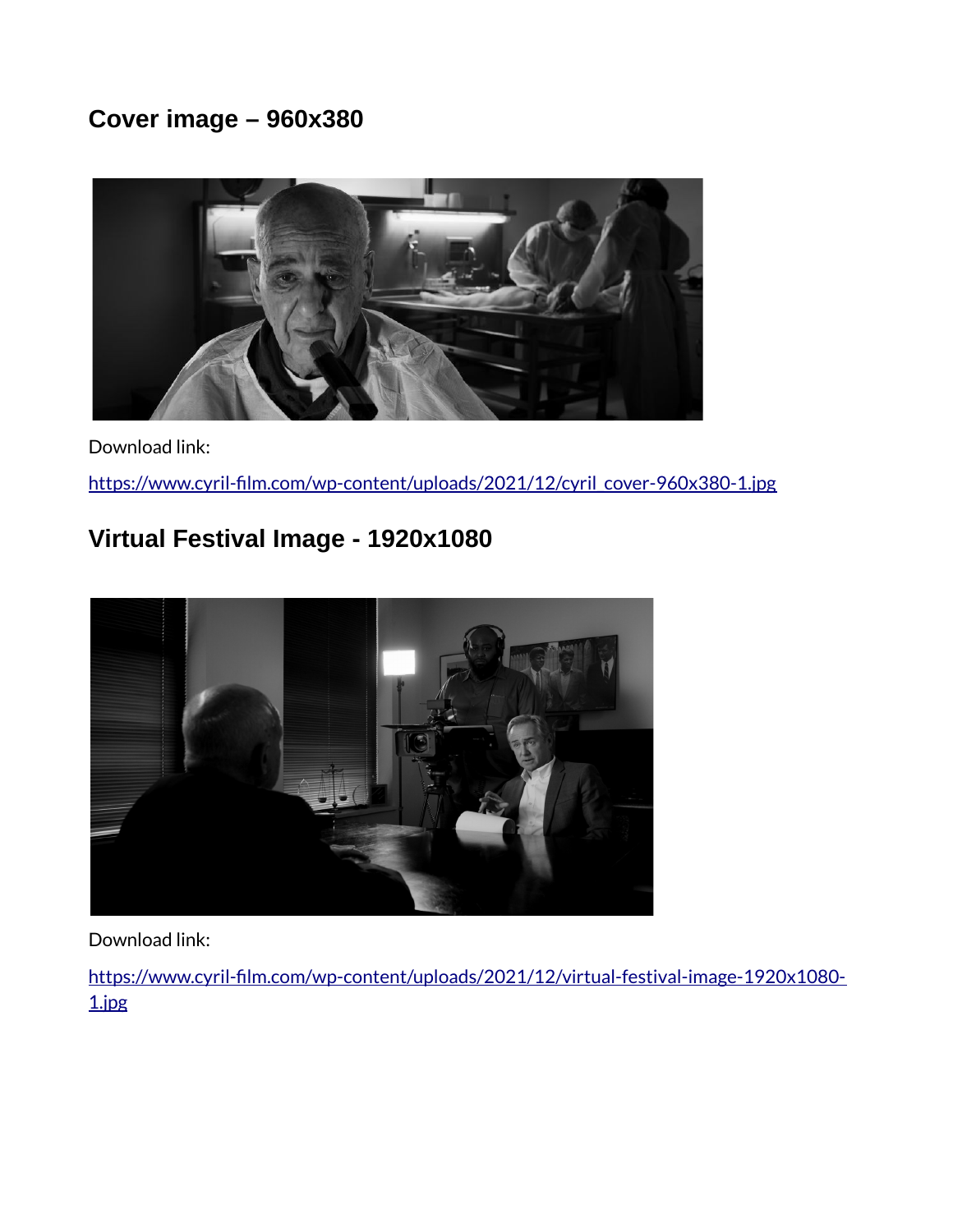#### **Photos**



jewish\_1.119.1.jpg (thumbnails continue on next page)

Link to collection of all high-resolution images: <https://www.cyril-film.com/wp-content/uploads/2021/10/cyril-photos.zip>